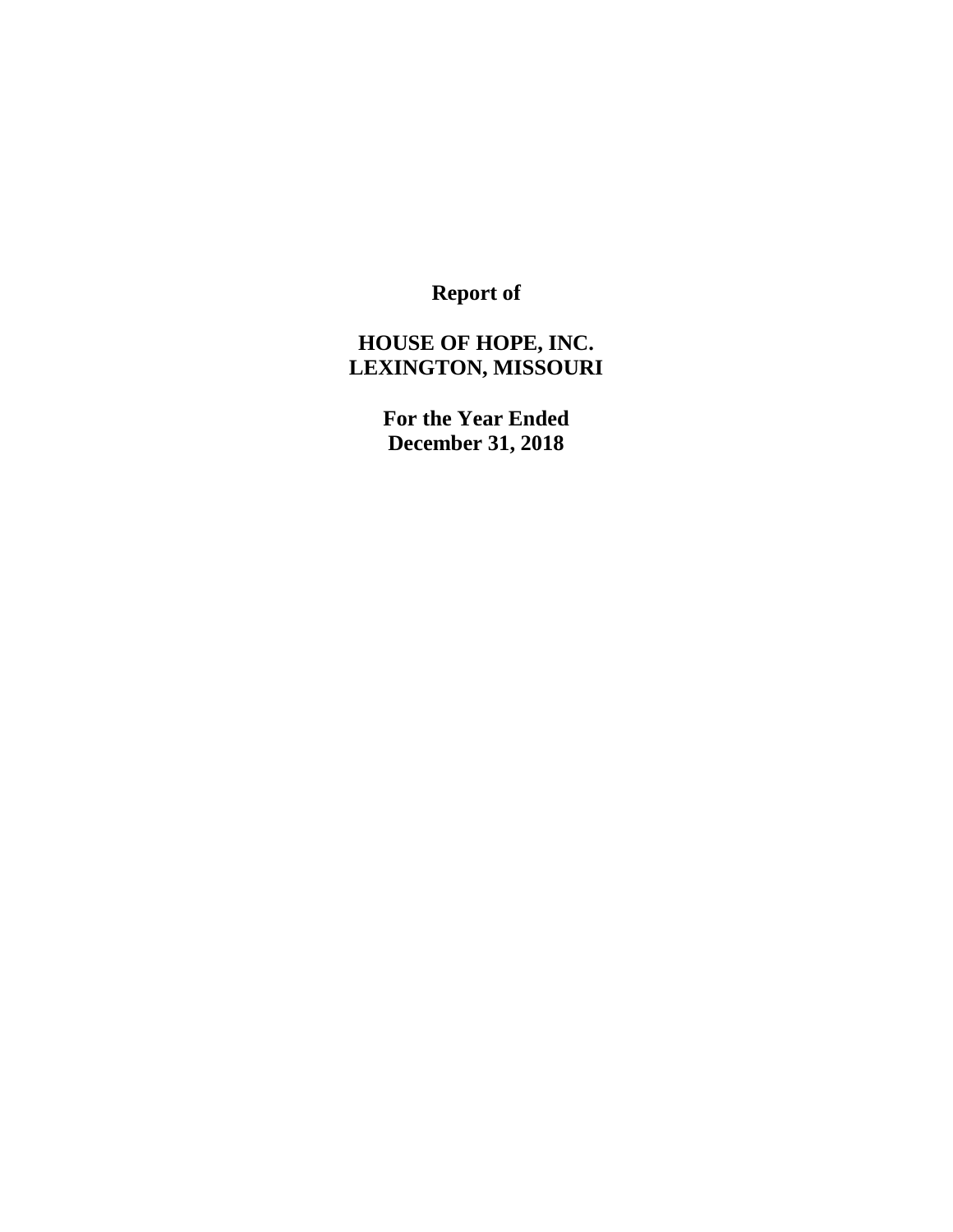# **HOUSE OF HOPE, INC.**

## **Table of Contents**

| Table of Coments                                                     | Page    |
|----------------------------------------------------------------------|---------|
| Independent Auditor's Report                                         | $1 - 2$ |
| <b>Financial Statements:</b>                                         |         |
| <b>Statement of Financial Position</b>                               | 3       |
| Statement of Activities (Including Statement of Functional Expenses) | 4       |
| <b>Statement of Cash Flows</b>                                       | 5       |
| Notes to Financial Statements                                        | $6-9$   |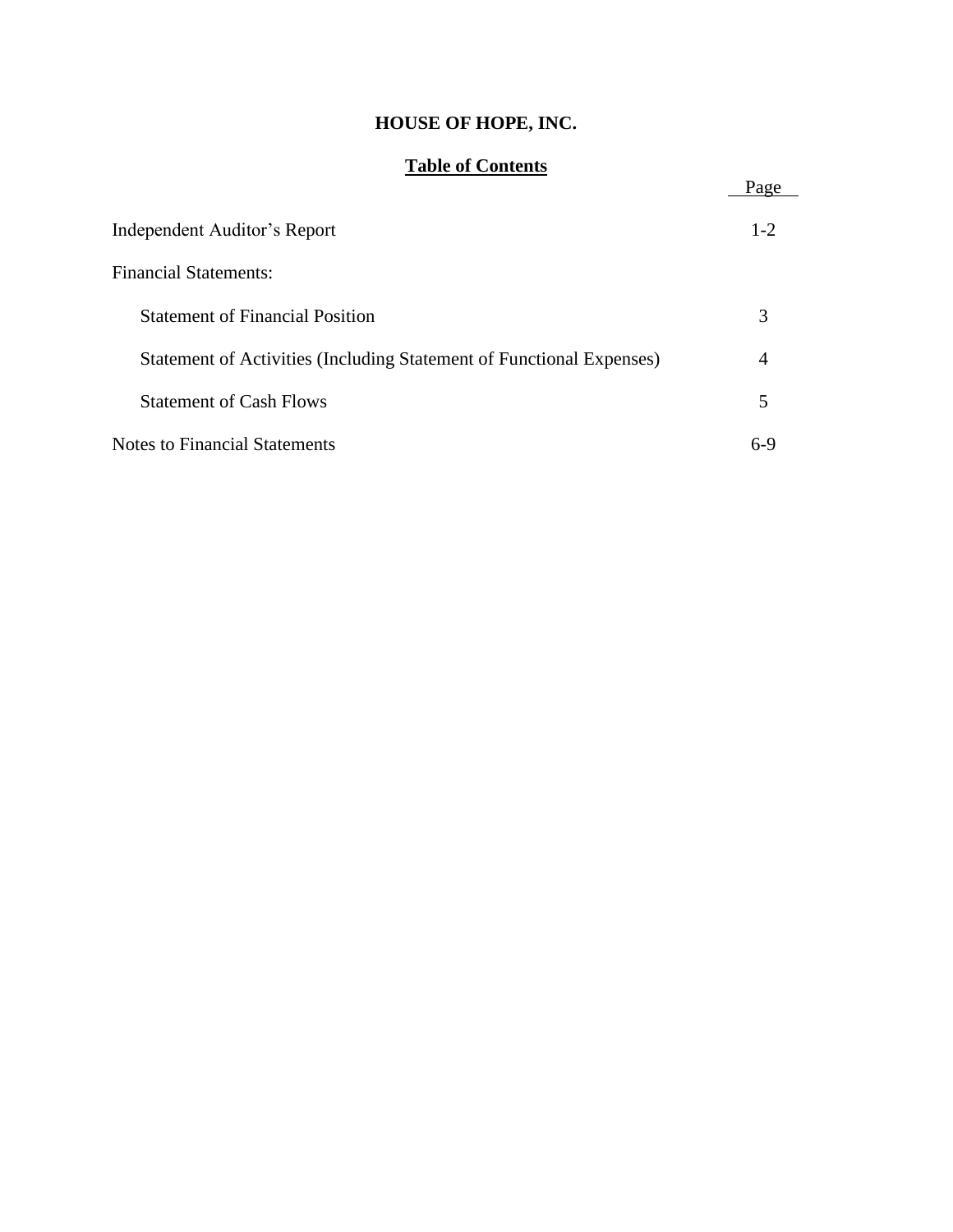

#### **INDEPENDENT AUDITOR'S REPORT**

723 Main St. Boonville, MO 65233  $(660) 882 - 7000$ Fax: (660) 882-7765

www.gkccpas.com

**PARTNERS** Fred W. Korte, Jr. Joseph E. Chitwood Travis W. Hundley Jeffrey A. Chitwood Amy L. Watson Heidi N. Ross

PARTNER EMERITUS Robert A. Gerding

Board of Directors House of Hope, Inc. Lexington, Missouri

To The Members of the Board:

We have audited the accompanying financial statements of House of Hope, Inc., (a nonprofit organization) (the "Organization"), which comprise the statement of financial position as of December 31, 2018, and the related statement of activities (including functional expenses) and cash flows for the year then ended, and the related notes to the financial statements.

#### **Management's Responsibility for the Financial Statements**

Management is responsible for the preparation and fair presentation of these financial statements in accordance with accounting principles generally accepted in the United States of America; this includes the design, implementation, and maintenance of internal control relevant to the preparation and fair presentation of financial statements that are free from material misstatement, whether due to fraud or error.

#### **Auditor's Responsibility**

Our responsibility is to express an opinion on these financial statements based on our audit. We conducted our audit in accordance with auditing standards generally accepted in the United States of America. Those standards require that we plan and perform the audit to obtain reasonable assurance about whether the financial statements are free from material misstatement.

MEMBERS OF AMERICAN INSTITUTE OF CERTIFIED PUBLIC ACCOUNTANTS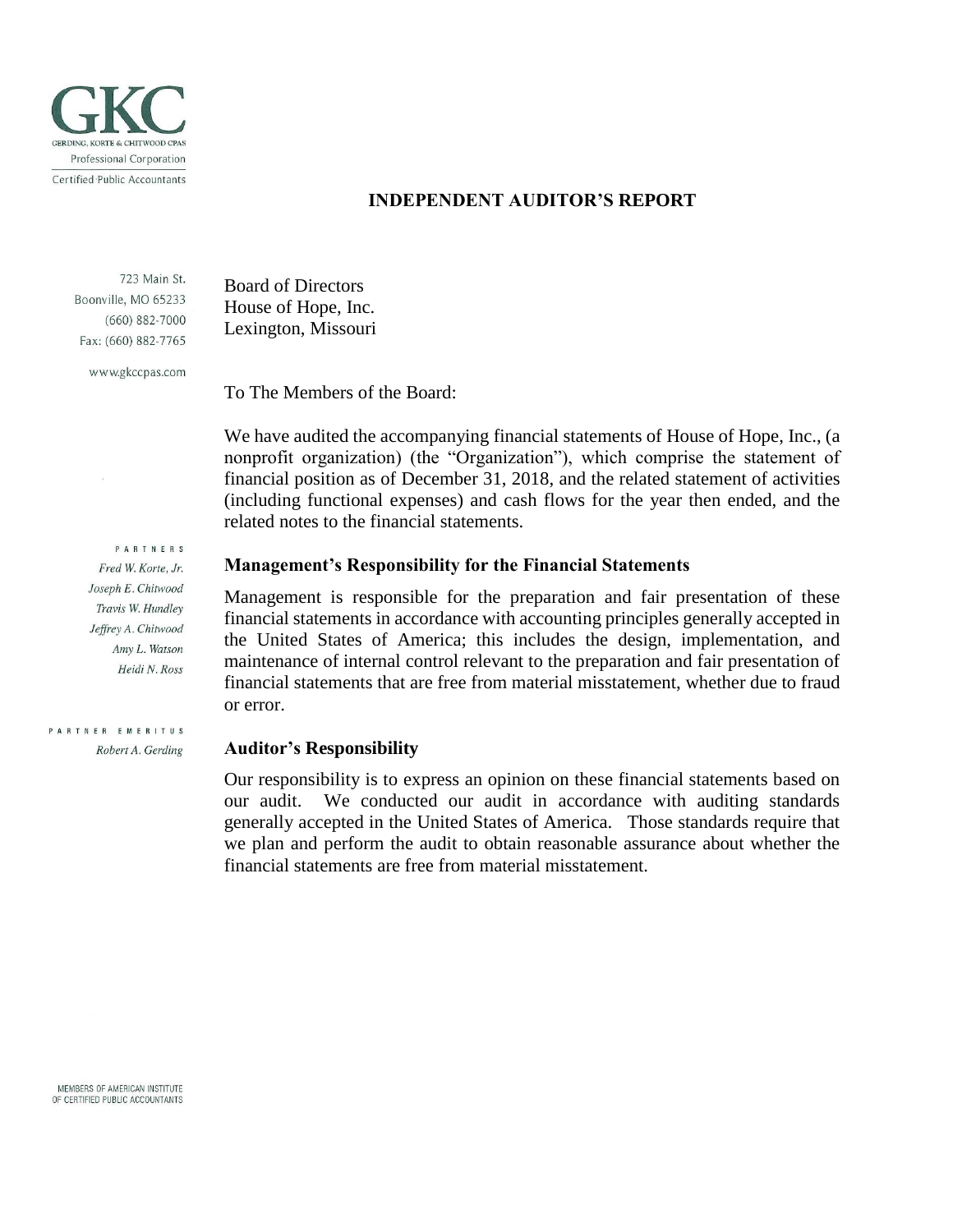An audit involves performing procedures to obtain audit evidence about the amounts and disclosures in the financial statements. The procedures selected depend on the auditor's judgment, including the assessment of the risks of material misstatement of the financial statements, whether due to fraud or error. In making those risk assessments, the auditor considers internal control relevant to the entity's preparation and fair presentation of the financial statements in order to design audit procedures that are appropriate in the circumstances, but not for the purpose of expressing an opinion on the effectiveness of the entity's internal control. Accordingly, we express no such opinion. An audit also includes evaluating the appropriateness of accounting policies used and the reasonableness of significant accounting estimates made by management, as well as evaluating the overall presentation of the financial statements.

We believe that the audit evidence we have obtained is sufficient and appropriate to provide a basis for our audit opinion.

### **Opinion**

In our opinion, the financial statements referred to above present fairly, in all material respects, the financial position of House of Hope, Inc. as of December 31, 2018, and the changes in its net assets and its cash flows for the year then ended in accordance with accounting principles generally accepted in the United States of America.

#### **Emphasis of Matter**

As discussed in Note 1 to the financial statements, in 2018, the Organization adopted Accounting Standards Update (ASU) No. 2016-14, *Not-for-Profit Entities (Topic 958): Presentation of Financial Statements of Not-for-Profit Entities*. Our opinion is not modified with respect to this matter.

Gerding, Kate & Clutwood

May 23, 2019 Gerding, Korte & Chitwood, P.C. Certified Public Accountants Boonville, Missouri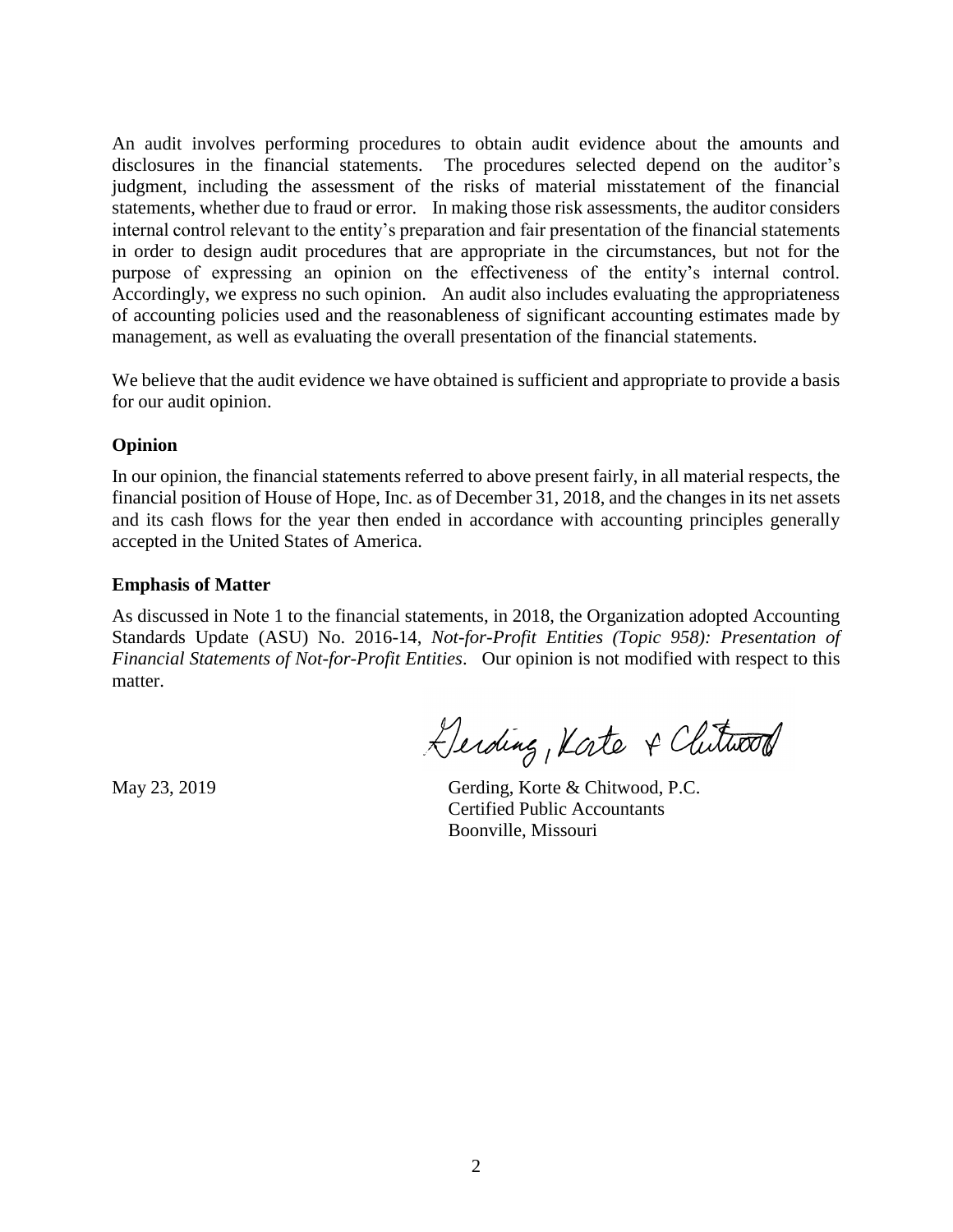# **HOUSE OF HOPE, INC. STATEMENT OF FINANCIAL POSITION DECEMBER 31, 2018**

### **ASSETS**

| <b>CURRENT ASSETS</b>                   |               |
|-----------------------------------------|---------------|
| Cash and Cash Equivalents               |               |
| Operating                               | \$<br>36,972  |
| Savings                                 | 217,891       |
| <b>Total Cash and Cash Equivalents</b>  | 254,863       |
| <b>Other Current Assets</b>             |               |
| Grants receivable                       | 64,340        |
| Prepaid insurance                       | 8,541         |
| <b>Total Other Current Assets</b>       | 72,881        |
| <b>Total Current Assets</b>             | 327,744       |
| CAPITAL ASSETS, (at cost)               |               |
| Shelter building                        | 60,995        |
| Office building                         | 136,081       |
| Shelter building improvements           | 116,053       |
| Furniture and equipment                 | 124,786       |
| Land                                    | 27,500        |
| Less: Accumulated depreciation          | (185, 237)    |
| <b>Total Capital Assets</b>             | 280,178       |
| <b>TOTAL ASSETS</b>                     | \$<br>607,922 |
| <b>LIABILITIES AND NET ASSETS</b>       |               |
| <b>LIABILITIES</b>                      |               |
| <b>Current Liabilities</b>              |               |
| Payroll taxes payable                   | \$<br>2,922   |
| Accrued payroll                         | 11,053        |
| Accounts payable                        | 4,827         |
| Compensated absences                    | 6,920         |
| <b>Total Current Liabilities</b>        | 25,722        |
| <b>NET ASSETS</b>                       |               |
| Without donor restrictions              | 577,200       |
| With donor restrictions                 | 5,000         |
| <b>TOTAL NET ASSETS</b>                 | 582,200       |
| <b>TOTAL LIABILITIES AND NET ASSETS</b> | \$<br>607,922 |

See Notes to Financial Statements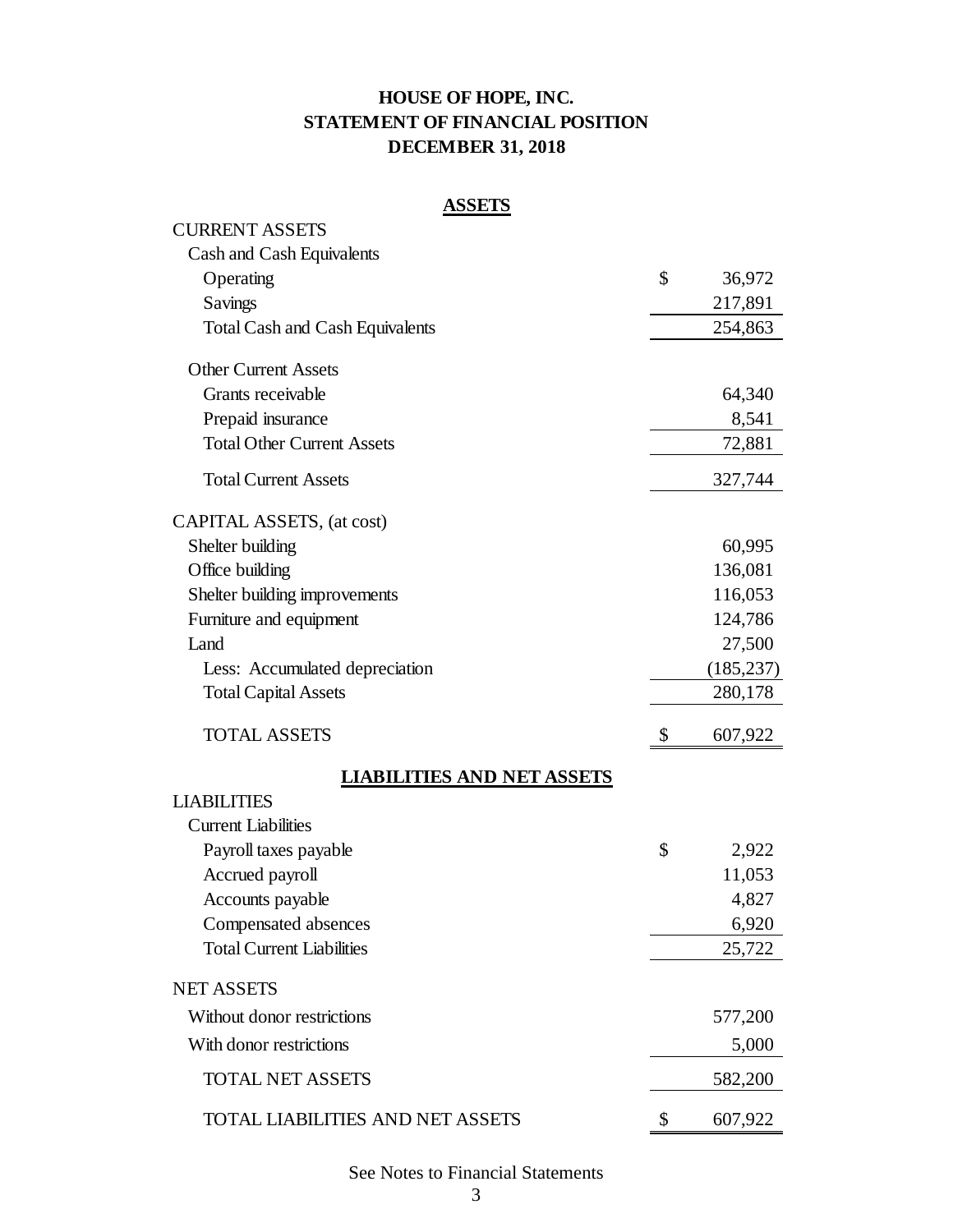#### **HOUSE OF HOPE, INC. STATEMENT OF ACTIVITIES FOR THE YEAR ENDED DECEMBER 31, 2018 (INCLUDING STATEMENT OF FUNCTIONAL EXPENSES)**

#### **NET ASSETS WITHOUT DONOR RESTRICTIONS**

| REVENUES AND SUPPORT                                              |               |
|-------------------------------------------------------------------|---------------|
| Donations                                                         | \$<br>19,936  |
| Private grants                                                    | 43,315        |
| Government grants                                                 | 68,330        |
| Government contracts                                              | 369,065       |
| County fees                                                       | 65,340        |
| Miscellaneous                                                     | 3,231         |
| Interest income                                                   | 1,378         |
| <b>Total Revenues and Support</b>                                 | 570,595       |
| <b>OPERATING EXPENSES</b>                                         |               |
| Program Services                                                  |               |
| <b>Salaries</b>                                                   | 344,698       |
| Payroll taxes                                                     | 28,484        |
| Client services                                                   | 24,691        |
| Travel expenses                                                   | 5,665         |
| Insurance                                                         | 15,015        |
| Health insurance                                                  | 30,637        |
| Public awareness                                                  | 992           |
| Repairs and maintenance                                           | 13,652        |
| Utilities and telephone                                           | 22,917        |
| Depreciation expense                                              | 11,586        |
| <b>Total Program Services</b>                                     | 498,337       |
| Management and General                                            |               |
| <b>Salaries</b>                                                   | 5,193         |
| Office expense                                                    | 14,648        |
| Professional fees                                                 | 33,805        |
| Depreciation expense                                              | 6,516         |
| <b>Total Management and General</b>                               | 60,162        |
| <b>Total Expenses</b>                                             | 558,499       |
| OTHER CHANGES IN NET ASSETS                                       |               |
| Net Assets Released from Restriction                              | 1,155         |
| Increase/(Decrease) in Net Assets Without Donor Restrictions      | 13,251        |
| <b>NET ASSETS WITH DONOR RESTRICTIONS</b><br>REVENUES AND SUPPORT |               |
| Donations                                                         | 6,155         |
| <b>Total Revenues and Support</b>                                 | 6,155         |
| OTHER CHANGES IN NET ASSETS                                       |               |
| Net Assets Released from Restriction                              | (1,155)       |
| Increase/(Decrease) in Net Assets With Donor Restrictions         | 5,000         |
| INCREASE/(DECREASE) IN NET ASSETS                                 | 18,251        |
| NET ASSETS, BEGINNING OF YEAR                                     | 563,949       |
| NET ASSETS, END OF YEAR                                           | \$<br>582,200 |

### See Notes to Financial Statements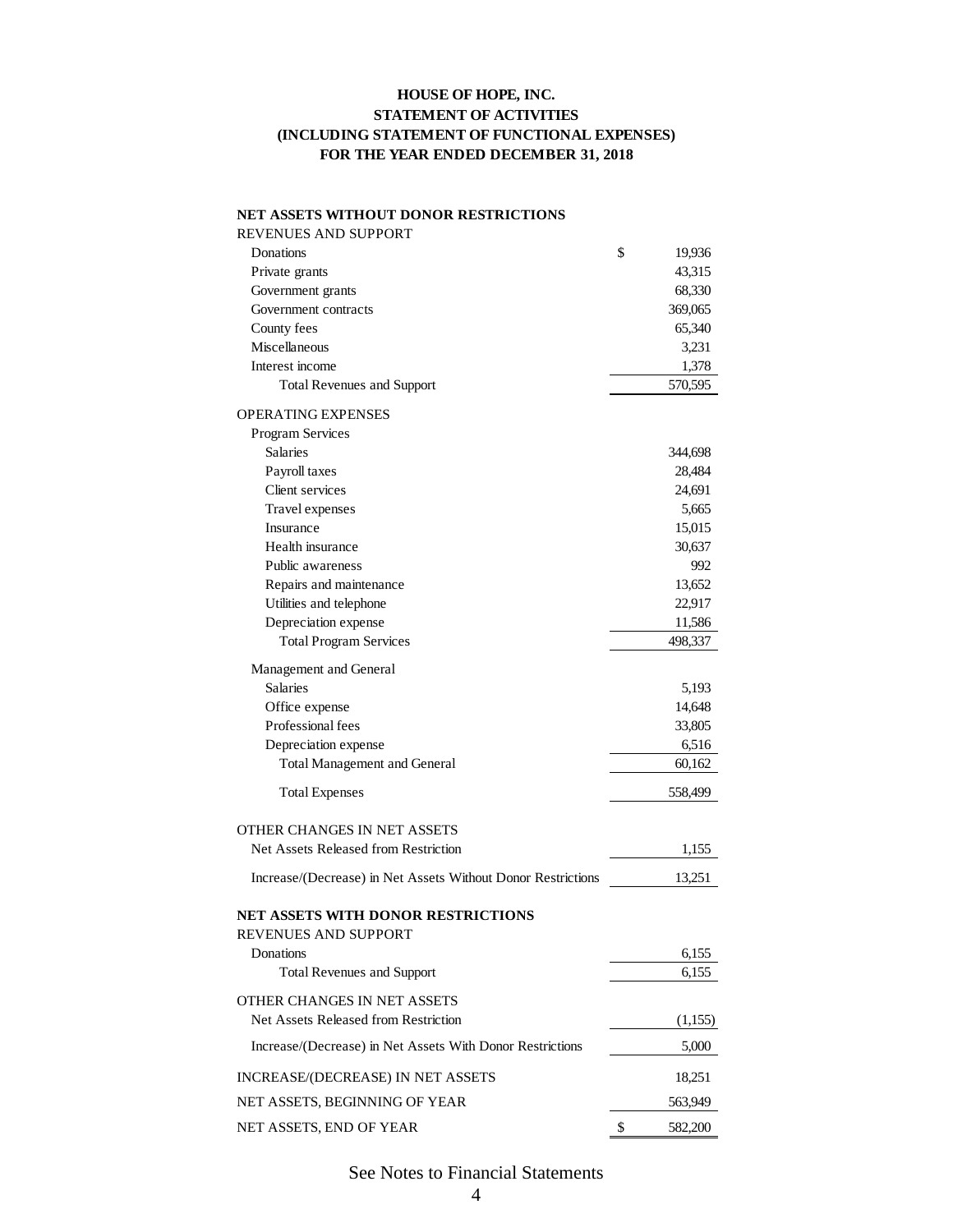# **HOUSE OF HOPE, INC. STATEMENT OF CASH FLOWS YEAR ENDED DECEMBER 31, 2018**

| <b>CASH FLOWS FROM OPERATING ACTIVITIES:</b>                |               |
|-------------------------------------------------------------|---------------|
| Change in Net Assets from Operations                        | \$<br>18,251  |
| Adjustments to reconcile decrease in net assets to net cash |               |
| used by operations:                                         |               |
| Depreciation expense                                        | 18,102        |
| Increase in grants receivable                               | (11, 153)     |
| Increase in prepaid insurance                               | (773)         |
| Increase in accounts payable and accrued expenses           | 1,854         |
| Net Cash Provided (Used) By Operating Activities            | 26,281        |
| <b>CASH FLOWS FROM INVESTING ACTIVITIES:</b>                |               |
| Purchase of capital assets                                  | (26, 834)     |
| Net Cash Used By Investing Activities                       | (26, 834)     |
| <b>CASH FLOWS FROM FINANCING ACTIVITIES:</b>                |               |
| Line of Credit Principal Payments                           | (23, 403)     |
| Net Cash Provided By Financing Activities                   | (23, 403)     |
|                                                             |               |
| NET INCREASE (DECREASE) IN CASH                             | (23,956)      |
| CASH AND CASH EQUIVALENTS, BEGINNING OF YEAR                | 278,819       |
| CASH AND CASH EQUIVALENTS, END OF YEAR                      | \$<br>254,863 |
|                                                             |               |
| Interest paid in 2018                                       | \$            |

See Notes to Financial Statements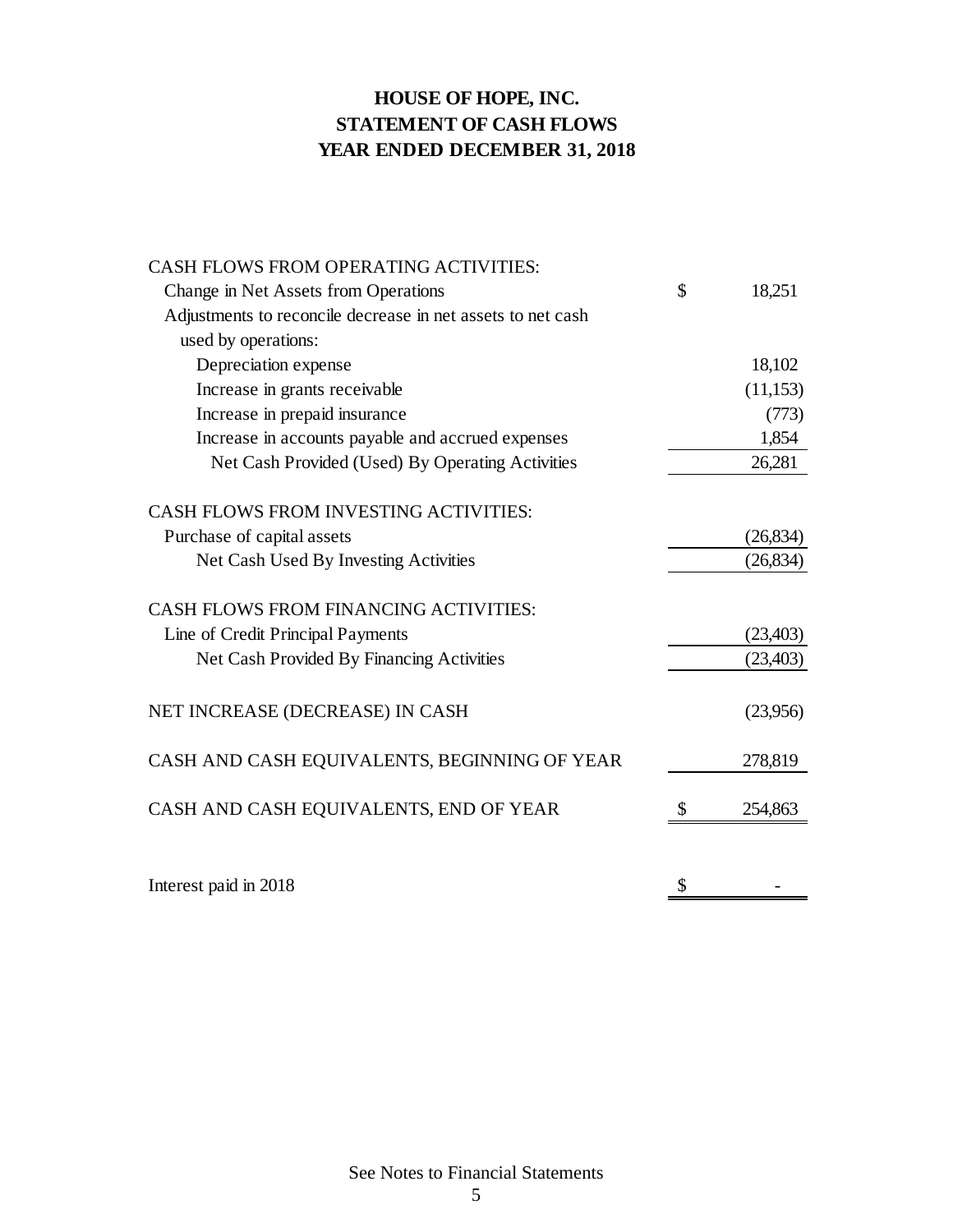### **NOTE 1: Summary of Significant Accounting Policies**

A summary of the Organization's significant accounting policies consistently applied in the preparation of the accompanying financial statements follows:

### **A. Organization**

House of Hope, Inc., is a not-for-profit Missouri corporation formed with the purpose to assist victims of domestic violence in Lafayette County, Missouri. The Organization is governed by nine board of directors elected by the members of the corporation. House of Hope, Inc., is a member of the Missouri Coalition Against Domestic Violence and the National Coalition Against Domestic Violence.

### **B. Mission Statement**

House of Hope, Inc., believes that all individuals have a right to a life free of abuse of any kind, i.e., domestic, sexual, and emotional. The Organization is dedicated to the work of breaking the cycle of violence through increasing public awareness, providing shelter, services and support to victims, and cooperating with other groups to create a safe environment for all.

### **C. Income Tax Status**

House of Hope, Inc, is a not-for-profit organization and exempt from federal income taxes under Section 501(a) of the Internal Revenue Code as an organization described in Section 501(c)(3). The Internal Revenue Service determination letter was approved on July 12, 1997, retroactive to the date of incorporation. Accordingly, the Organization is not required to file federal income tax returns, but is required to file Form 990, "Information Return for Exempt Organizations." The Organization's tax returns are subject to examination by the Internal Revenue Service. Open tax years subject to examination include 2015 through 2018. Any interest or penalties incurred related to income tax filings are reported within management and general expenses in the Statement of Activities.

### **D. Accounting Method**

The accompanying financial statements have been prepared in accordance with accounting principles generally accepted in the United States of America using the accrual basis of accounting. The accrual basis of accounting recognizes income and expenses in the period earned or incurred, regardless of when cash is received or paid.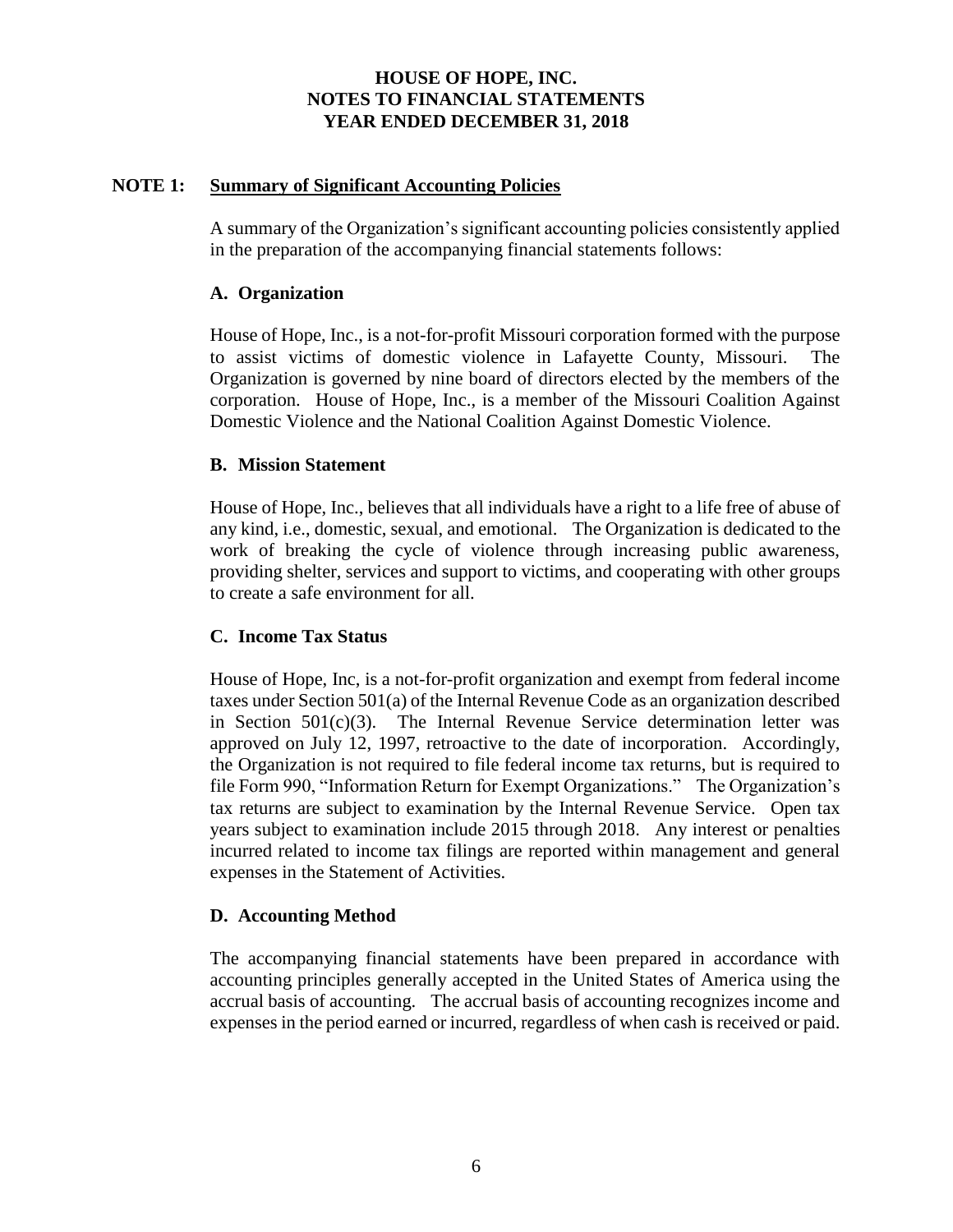#### **NOTE 1: Summary of Significant Accounting Policies (Continued)**

#### **E. Cash Equivalents**

The Organization considers all cash and certificates of deposit to be cash equivalents.

#### **F. Contributed Services and Property**

Services – The value of contributed services meeting the requirements for recognition in the financial statements was not material and has not been recorded.

Property – Donations of property and equipment are recorded as revenue at estimated fair value. Such donations are reported as without donor restriction unless the donor has restricted the donated asset to a specific purpose. Assets donated with explicit restrictions regarding their use and contributions of cash that must be used to acquire property and long-term assets are recorded as with donor restriction. The Organization reports expirations of donor restrictions when the donated or acquired assets are placed in service as instructed by the donor. The Organization reclassifies with donor restriction net assets to without donor restriction net assets at that time.

#### **G. Depreciation and Amortization**

Significant purchases of property and equipment are capitalized and recorded at cost. Capital assets are depreciated using the straight-line method over their estimated useful lives as follows:

| <b>Buildings</b>        | 50 years       |
|-------------------------|----------------|
| Building improvements   | 50 years       |
| Furniture and equipment | $5 - 10$ years |

#### **H. Estimates**

The preparation of financial statements in conformity with generally accepted accounting principles requires management to make estimates and assumptions that affect certain reported amounts and disclosures. Accordingly, actual results could differ from those estimates.

#### **I. Expense Allocation**

The Organization allocates functional expenses among program and supporting services. Expenses identified with a specific program or support service are allocated directly. Other expenses that are common to multiple functions are allocated between the functions based on time and effort. Depreciation expense and the executive director salary are allocated based on time and effort. The remaining expenses are directly charged to each function. The organization has no fund-raising expenses.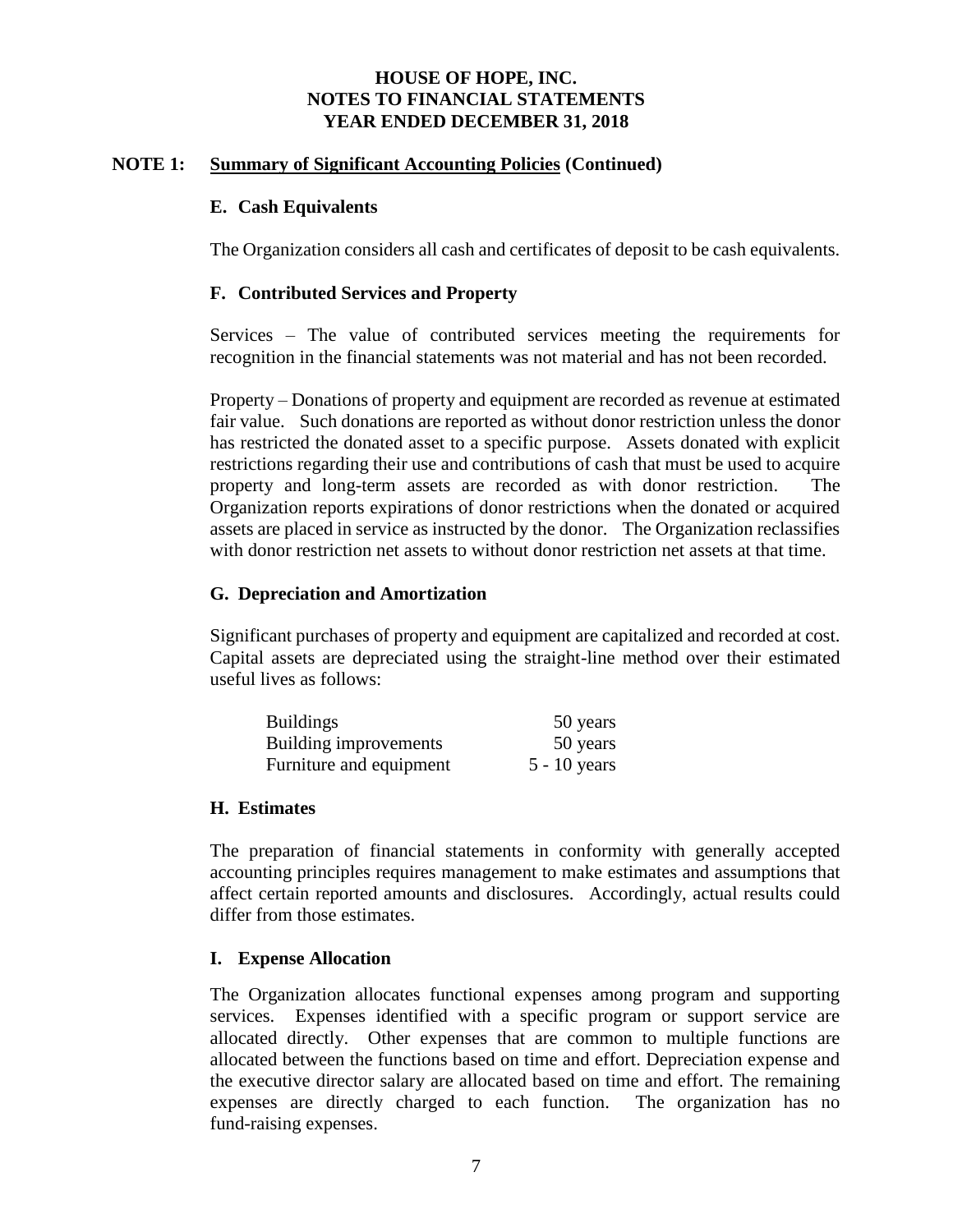#### **NOTE 1: Summary of Significant Accounting Policies (Continued)**

#### **J. Recent Accounting Pronouncements**

The Organization adopted ASU No. 2016-14 – *Not-for-Profit Entities (Topic 958): Presentation of Financial Statements of Not-for-Profit Entities* in 2018. This guidance is intended to improve the net asset classification requirements and the information presented in the financial statements and notes about a not-for-profit entity's liquidity, financial performance, and cash flows. Main provisions of this guidance include: presentation of two classes of net assets versus the previously required three; recognition of capital gifts for construction as a net asset without donor restrictions when the associated long-lived asset is placed in service; and recognition of underwater endowment funds as a reduction in net assets with donor restrictions. The guidance also enhances disclosures for board designated amounts, composition of net assets without donor restrictions, liquidity, and expenses by both their natural and functional classification.

#### **NOTE 2: Cash and Cash Equivalents**

At December 31, 2018, the Organization's total cash and cash equivalents on deposit with financial institutions was \$254,863, and the respective bank balances totaled \$255,188. The bank balances at December 31, 2018, were 100% insured by federal depository insurance.

#### **NOTE 3: Capital Assets**

Changes to capital assets during the year ended December 31, 2018, are as follows:

|                                                   | Balance         |             |           | Balance           |
|---------------------------------------------------|-----------------|-------------|-----------|-------------------|
|                                                   | January 1, 2018 | Additions   | Disposals | December 31, 2018 |
| Captial Assets Not Being Depreciated:             |                 |             |           |                   |
| Land                                              | \$<br>27,500    | \$          |           | 27,500            |
| <b>Total Capital Assets Not Being Depreciated</b> | 27,500          |             |           | 27,500            |
| Capital Assets Being Depreciated:                 |                 |             |           |                   |
| <b>Shelter Building</b>                           | 60,995          |             |           | 60,995            |
| Office Building                                   | 136,081         |             |           | 136,081           |
| Shelter Building Improvements                     | 91.469          | 24.584      |           | 116,053           |
| Furniture and Equipment                           | 122,536         | 2.250       |           | 124,786           |
| Less: Accumulated Depreciation                    | (167, 135)      | (18, 102)   |           | (185, 237)        |
| <b>Total Capital Assets Being Depreciated</b>     | 243,946         | 8,732       |           | 252,678           |
| Net Capital Assets                                | 271,446         | \$<br>8.732 | \$        | 280,178           |